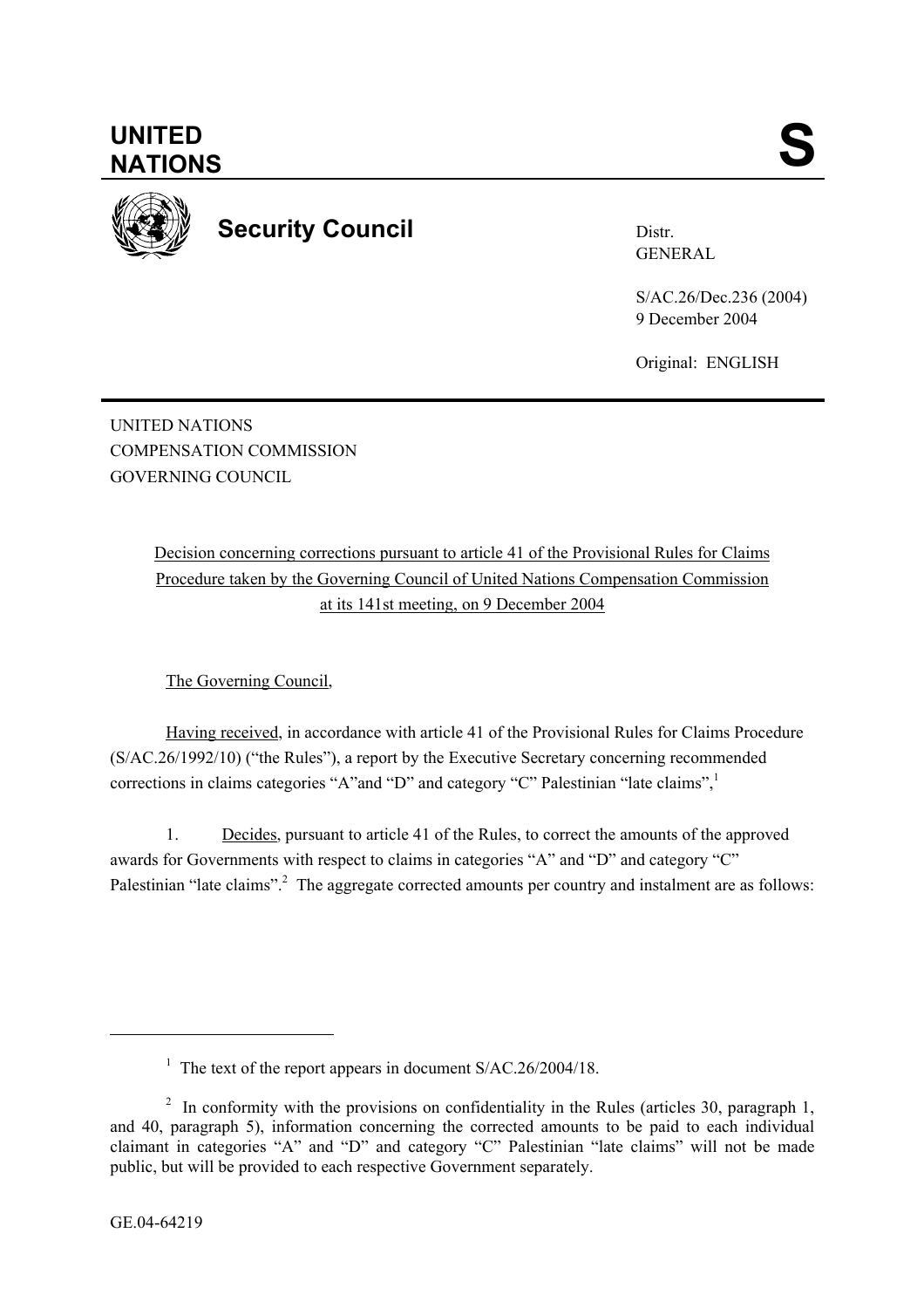| Country | Previous total award (USD) | Corrected total award (USD) |
|---------|----------------------------|-----------------------------|
| Jordan  | 91,944,000.00              | 91,941,000.00               |

## Table 1. Third instalment category "A" claims corrections

## Table 2. Fourth instalment category "A" claims corrections

| Country     | Previous total award (USD) | Corrected total award (USD) |
|-------------|----------------------------|-----------------------------|
| India       | 147,282,000.00             | 147,280,500.00              |
| Jordan      | 17,444,500.00              | 17,441,500.00               |
| Philippines | 27,412,500.00              | 27,408,500.00               |

## Table 3. Fifth instalment category "A" claims corrections

| Country     | Previous total award (USD) | Corrected total award (USD) |
|-------------|----------------------------|-----------------------------|
| Philippines | 17,968,000.00              | 17,956,000.00               |
| Sri Lanka   | 69,706,500.00              | 69,710,500.00               |

## Table 4. Sixth instalment category "A" claims corrections

| Country  | Previous total award (USD) | Corrected total award (USD) |
|----------|----------------------------|-----------------------------|
| Jordan   | 17,572,000.00              | 17,570,500.00               |
| Pakistan | 46,419,000.00              | 46,423,000.00               |

## Table 5. Seventh instalment category "D" claims corrections

| Jountry | Previous total award (USD) | Corrected total award (USD) |
|---------|----------------------------|-----------------------------|
| Kuwait  | 127,725,246.22             | 127,836,135.50              |

# Table 6. Part two of the eighth instalment category "D" claims corrections

| Country | Previous total award (USD) | Corrected total award (USD) |
|---------|----------------------------|-----------------------------|
| Kuwait  | 29,067,587.05              | 29,072,102.03               |

## Table 7. Tenth instalment category "D" claims corrections

| <u>Jountry</u> | Previous total award (USD) | Corrected total award (USD) |
|----------------|----------------------------|-----------------------------|
| Kuwait         | 281,551,235.07             | 281, 561, 472. 15           |

# Table 8. Part one of the fifteenth instalment category "D" claims corrections

| ountry | Previous total award (USD) | Corrected total award (USD) |
|--------|----------------------------|-----------------------------|
| Jordan | 14,792,918.65              | 14,800,114.76               |